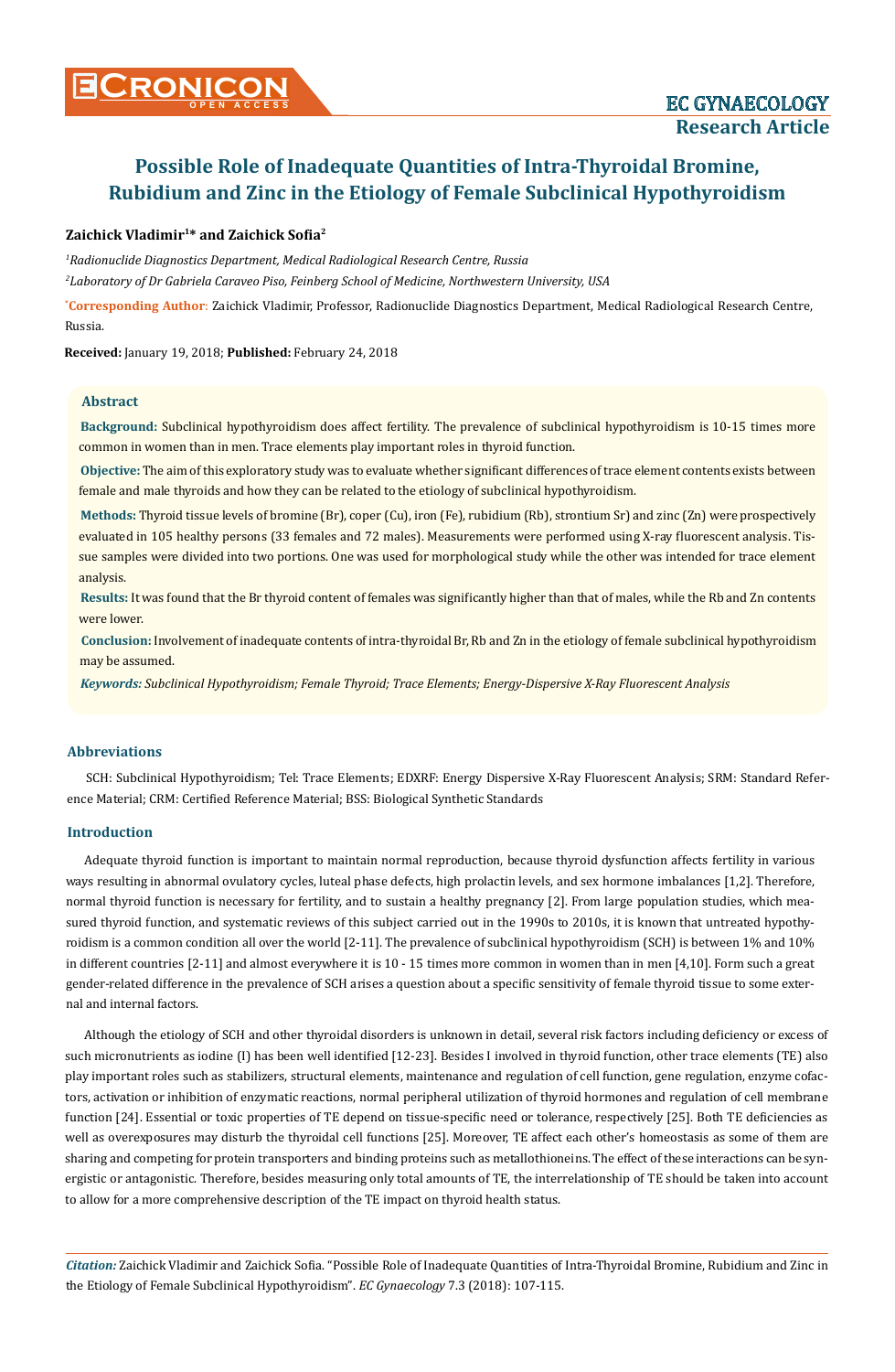108

The reliable data on TE mass fractions in normal human thyroid separately for female and male gland is apparently extremely limited. There are a few studies regarding TE content in human thyroid, using chemical techniques and instrumental methods [26-31]. However, the majority of these data are based on measurements of processed tissue and in many studies tissue samples are ashed before analysis. In other cases, thyroid samples are treated with solvents (distilled water, ethanol etc.) and then are dried at a high temperature for many hours. There is evidence that certain quantities of TE are lost as a result of such treatment [32-34]. Moreover, only a few of these studies employed quality control using certified/standard reference materials (CRM/SRM) for determination of the TE mass fractions. Samplenondestructive technique such as energy dispersive X-ray fluorescent (EDXRF) is good alternatives for multi-element determination in the samples of thyroid parenchyma.

This work had three aims. The primary purpose of this study was to determine reliable values for such TE as bromine (Br), coper (Cu), iron (Fe), rubidium (Rb), strontium (Sr), and zinc (Zn) contents in intact (normal) thyroid gland of apparently healthy persons using EDXRF analysis. The second aim was to compare the levels of TE in the thyroid tissue of females and males. The final aim was to find and compare the inter-correlations of TE in normal thyroid of females and males.

All studies were approved by the Forensic Medicine Department of Obninsk City Hospital and the Ethical Committee of the Medical Radiological Research Center.

#### **Method**

Samples of the human thyroid were obtained from randomly selected autopsy specimens of 33 females (European-Caucasian, aged 3.5 to 87 years) and 72 males (European-Caucasian, aged 2.0 to 80 years). All the deceased were citizens of Obninsk and had undergone routine autopsy at the Forensic Medicine Department of City Hospital, Obninsk. Age ranges for subjects were divided into two age groups, with group  $1 \leq 40$  years), and group 2 (> 40 years). For females in group  $1$  (n = 11) mean age ( $\pm$  standard error of mean, SEM) was 30.9  $\pm$  3.1 years and in group 2 (n = 22) mean age was 66.3  $\pm$  2.7 years. For males in group 1 (n = 36) mean age was 22.5  $\pm$  1.4 years and in group 2 ( $n = 36$ ) mean age was  $52.4 \pm 2.4$  years. These groups were selected to reflect the condition of thyroid tissue in the children, teenagers, young adults and first period of adult life (group 1) and in the second period of adult life as well as in old age (group 2). The available clinical data were reviewed for each subject. None of the subjects had a history of an intersex condition, endocrine disorder, or other chronic disease that could affect the normal development of the thyroid. None of the subjects were receiving medications or used any supplements known to affect thyroid trace element contents. The typical causes of sudden death of most of these subjects included trauma or suicide and also acute untreated illness (cardiac insufficiency, stroke, embolism of pulmonary artery, alcohol poisoning).

All right lobes of thyroid glands were divided into two portions using a titanium scalpel [35]. One tissue portion was reviewed by an anatomical pathologist while the other was used for the TE content determination. A histological examination was used to control the age norm conformity as well as the unavailability of microadenomatosis and latent cancer. After the samples intended for TE analysis were weighed, they were freeze-dried and homogenized [36-38]. The pounded sample weighing about 8 mg was applied to the piece of Scotch tape serving as an adhesive fixing backing.

To determine the contents of the TE by comparison with known data for standard, aliquots of commercial, chemically pure compounds and synthetic reference materials were used [39]. The microliter standards were placed on disks made of thin, ash-free filter papers fixed on the Scotch tape pieces and dried in a vacuum. Ten subsamples of the Certified Reference Material (CRM) IAEA H-4 (animal muscle) weighing about 8 mg were analyzed to estimate the precision and accuracy of results. The CRM IAEA H-4 subsamples were prepared in the same way as the samples of dry homogenized thyroid tissue.

Details of the relevant facility for EDXRF, source with <sup>109</sup>Cd radionuclide, methods of analysis and the results of quality control were presented in our earlier publications concerning the EDXRF analysis of human prostate tissue [40-43].

#### **Statistical Analysis**

All thyroid samples were prepared in duplicate, and mean values of TE contents were used in final calculation. Using Microsoft Office Excel software, a summary of the statistics, including, arithmetic mean, standard deviation, standard error of mean, minimum and maximum values, median, percentiles with 0.025 and 0.975 levels was calculated for TE contents in thyroid tissue samples of females and males. The difference in the results between females and males (age group 1 and 2 combined), as well as between females and males sepa-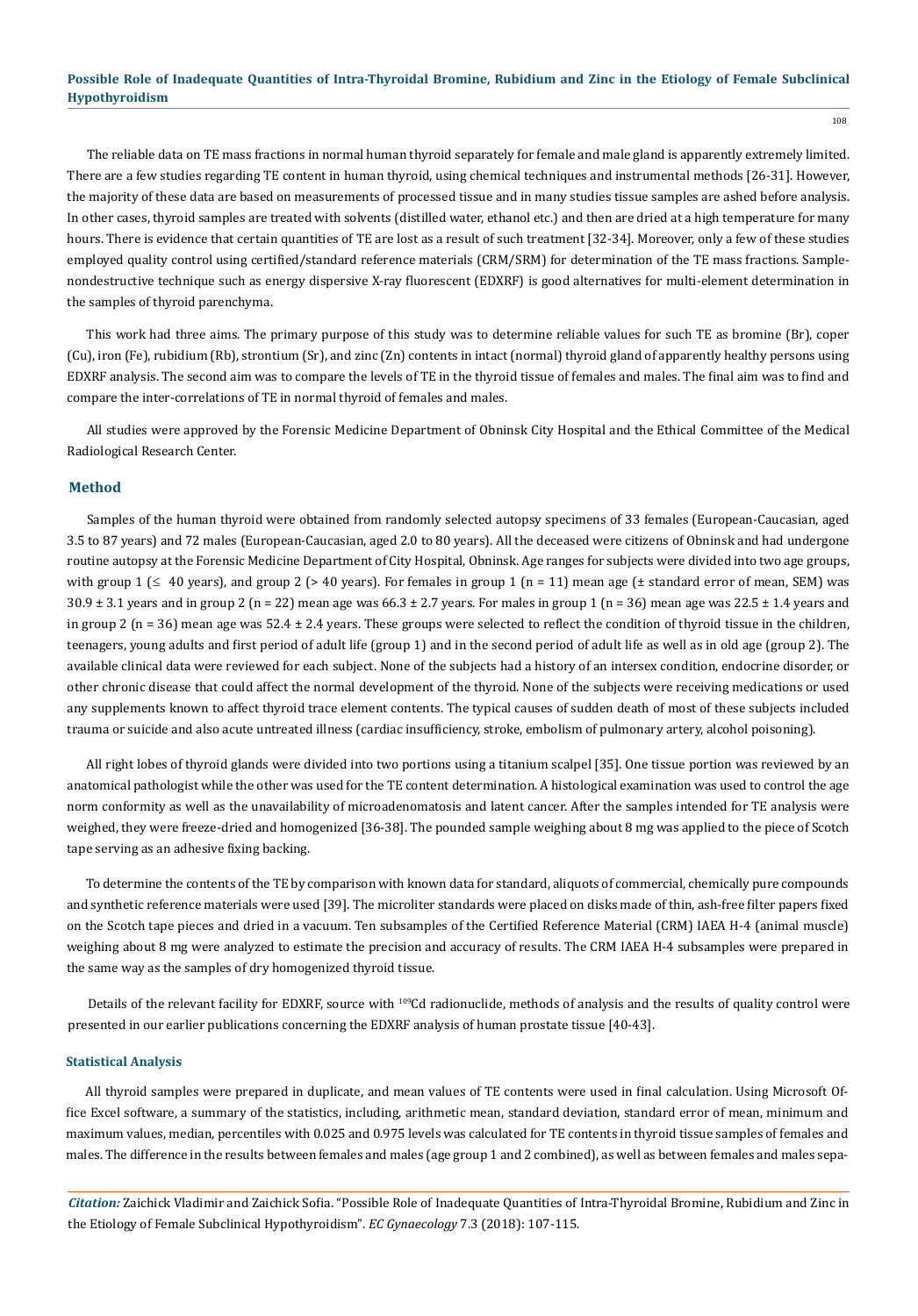109

rately in age group 1 and group 2 was evaluated by the parametric Student's t-test and non-parametric Wilcoxon-Mann-Whitney U-test.

# **Results**

Table 1 depicts our data for six TE in ten sub-samples of CRM IAEA H-4 (animal muscle) and the certified values of this material.

| <b>Element</b> |                                                       | <b>Certified values</b> | This work results |               |
|----------------|-------------------------------------------------------|-------------------------|-------------------|---------------|
|                | 95% confidence interval<br><b>Mean</b><br><b>Type</b> |                         |                   | $Mean \pm SD$ |
| Br             | 4.1                                                   | $3.5 - 4.7$             | C                 | $5.0 \pm 1.2$ |
| Cu             | 4.0                                                   | $3.6 - 4.3$             | C                 | $3.9 \pm 1.1$ |
| Fe             | 49                                                    | $47 - 51$               | C                 | $48 \pm 9$    |
| <b>Rb</b>      | 18                                                    | $17 - 20$               | C                 | $22 \pm 4$    |
| Sr             | 0.1                                                   |                         | N                 | < 1           |
| Zn             | 86                                                    | $83 - 90$               |                   | $90 \pm 5$    |

*Table 1: Energy Dispersive X-Ray Fluorescence data for Br, Cu, Fe, Rb, Sr, and Zn contents in the IAEA H-4 (animal muscle) reference material compared to certified values (mg/kg, dry mass basis) Mean: Arithmetical Mean; SD: Standard Deviation; C: Certified Values; N: Non-Certified Values.*

Table 2 presents certain statistical parameters (arithmetic mean, standard deviation, standard error of mean, minimal and maximal values, median, percentiles with 0.025 and 0.975 levels) of the Br, Cu, Fe, Rb, Sr, and Zn mass fraction in normal thyroid tissue of female and male.

| Gender   | <b>Element</b> | <b>Mean</b> | <b>SD</b> | <b>SEM</b> | <b>Min</b> | <b>Max</b> | <b>Median</b> | P 0.025 | P 0.975 |
|----------|----------------|-------------|-----------|------------|------------|------------|---------------|---------|---------|
| Males    | Br             | 10.8        | 10.0      | 1.3        | 1.90       | 54.4       | 8.05          | 2.33    | 42.0    |
| $n = 72$ | Cu             | 4.25        | 1.48      | 0.20       | 1.10       | 7.50       | 4.15          | 1.78    | 7.39    |
|          | Fe             | 221         | 102       | 13         | 47.1       | 502        | 224           | 58.4    | 419     |
|          | Rb             | 10.05       | 6.96      | 0.89       | 1.80       | 42.9       | 8.60          | 2.65    | 27.5    |
|          | <b>Sr</b>      | 4.52        | 3.27      | 0.43       | 0.10       | 13.7       | 3.55          | 0.44    | 12.4    |
|          | Zn             | 122         | 40.9      | 5.2        | 35.4       | 221        | 115           | 57.2    | 201     |
| Females  | Br             | 20.4        | 13.4      | 2.6        | 1.40       | 54.1       | 16.3          | 4.52    | 52.2    |
| $n = 33$ | Cu             | 4.18        | 1.72      | 0.43       | 0.50       | 6.50       | 4.05          | 1.18    | 6.50    |
|          | Fe             | 223         | 104       | 21         | 84.0       | 512        | 191           | 87.6    | 442     |
|          | Rb             | 6.64        | 2.47      | 0.48       | 2.20       | 12.8       | 6.38          | 3.08    | 11.7    |
|          | Sr             | 4.67        | 3.11      | 0.78       | 0.65       | 10.9       | 4.40          | 0.82    | 10.8    |
|          | Zn             | 89.0        | 43.0      | 8.4        | 6.10       | 166        | 88.1          | 6.16    | 156     |

*Table 2: Some statistical parameters of Br, Cu, Fe, Rb, Sr, and Zn mass fractions (mg/kg, dry mass basis) in normal thyroid tissue of females and males.*

*M: Arithmetic Mean; SD: Standard Deviation; SEM: Standard Error of Mean; Min: Minimum Value; Max: Maximum Value; P 0.025: Percentile with 0.025 Level; P 0.975: Percentile with 0.975 Level.*

The comparison of our results with published data for Br, Cu, Fe, Rb, Sr, and Zn mass fraction in normal human thyroid is shown in table 3.

| <b>Element</b> |                                   | <b>Published data [Reference]</b>                                | This work                                            |                                                   |  |
|----------------|-----------------------------------|------------------------------------------------------------------|------------------------------------------------------|---------------------------------------------------|--|
|                | <b>Median of</b><br>means $(n)^*$ | <b>Minimum of means</b><br>M or $M \pm SD$ , $(n)$ <sup>**</sup> | <b>Maximum of means</b><br>M or $M \pm SD$ , $(n)**$ | <b>Females and males</b><br>(combined) $M \pm SD$ |  |
| Br             | 18.1 (11)                         | 5.12 (44) [26]                                                   | $284 \pm 44(14)[27]$                                 | $13.9 \pm 12.0$                                   |  |
| Cu             | 6.1(57)                           | 1.42 (120) [28]                                                  | $220 \pm 22$ (10) [29]                               | $4.2 \pm 1.5$                                     |  |
| Fe             | 252 (21)                          | 56 (120) [28]                                                    | $2444 \pm 700$ (14) [27]                             | $222 \pm 102$                                     |  |
| Rb             | 12.3(9)                           | $\leq$ 0.85 (29) [30]                                            | $294 \pm 191$ (14) [27]                              | $9.0 \pm 6.2$                                     |  |
| <b>Sr</b>      | 0.73(9)                           | $0.55 \pm 0.26$ (21) [31]                                        | $46.8 \pm 4.8$ (4) [29]                              | $4.6 \pm 3.2$                                     |  |
| Zn             | 118 (51)                          | 32 (120) [28]                                                    | $820 \pm 204$ (14) [27]                              | $112 \pm 44$                                      |  |

*Table 3: Median, minimum and maximum value of means of Br, Cu, Fe, Rb, Sr, and Zn contents in normal human thyroid according to data from the literature in comparison with our results (mg/kg, dry mass basis) M: Arithmetic Mean; SD: Standard Deviation; (n)\*: Number of all References; (n)\*\*: Number of Samples.*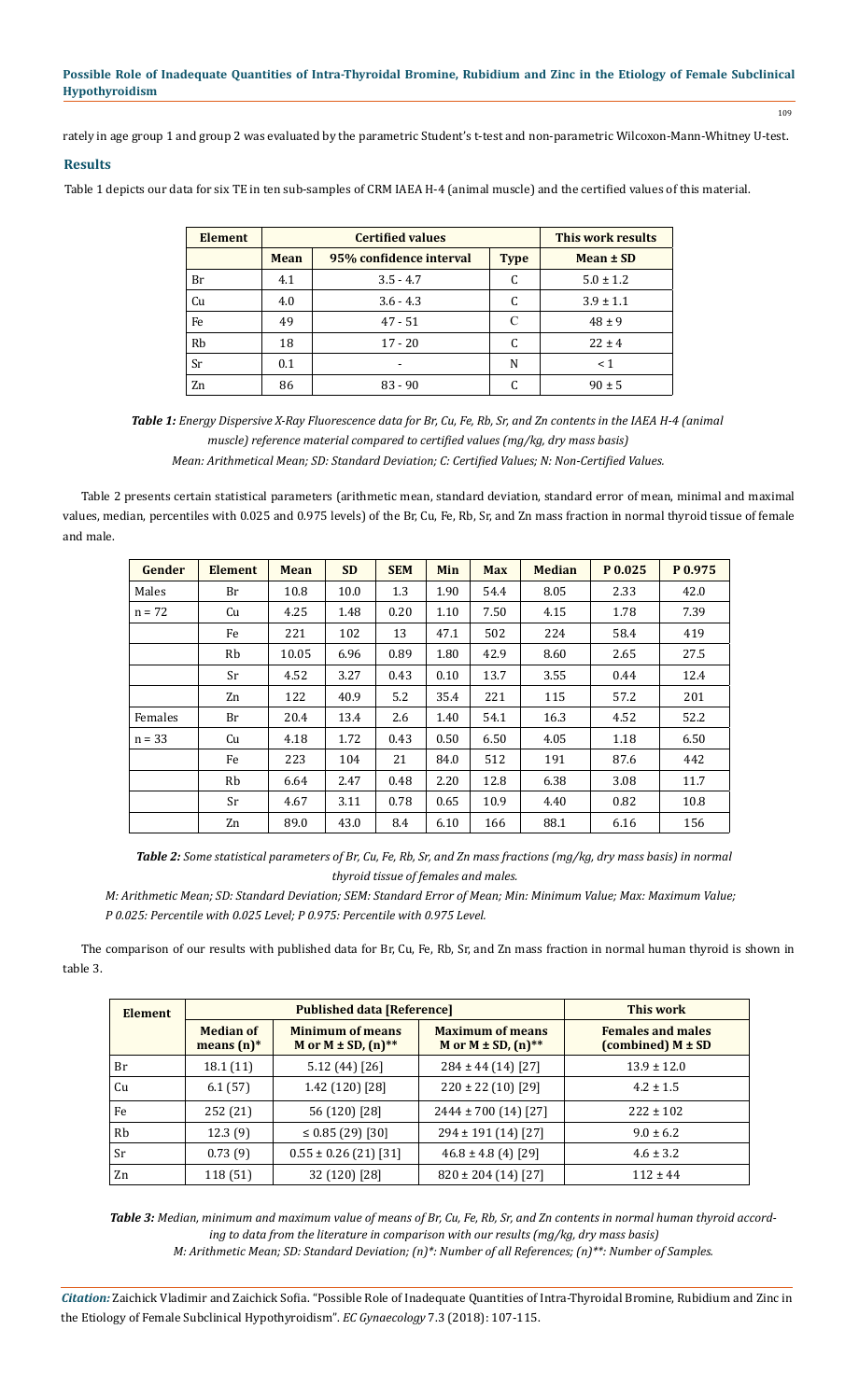The ratios of means and the difference between mean values of Br, Cu, Fe, Rb, Sr, and Zn mass fractions in normal thyroid of females and males are presented in table 4. Because, in our previous studies age-dependents of many chemical elements in thyroid gland was found [44-46], the comparison between TE contents in thyroid of females and males separately in age group 1 and in age group 2 was also performed (Tables 5 and 6).

|                |                       | <b>Thyroid tissue</b>   |                  |                  |                   |  |  |
|----------------|-----------------------|-------------------------|------------------|------------------|-------------------|--|--|
| <b>Element</b> | <b>Males 2.0 - 80</b> | <b>Females 3.5 - 87</b> | Student's t-test | U-test           | <b>Females to</b> |  |  |
|                | years $n = 72$        | years $n = 33$          | $p \leq$         | $\boldsymbol{p}$ | <b>Males</b>      |  |  |
| Br             | $10.8 \pm 1.3$        | $20.4 \pm 2.6$          | 0.00197          | $\leq 0.01$      | 1.89              |  |  |
| Cu             | $4.25 \pm 0.20$       | $4.18 \pm 0.43$         | 0.873            | >0.05            | 0.98              |  |  |
| Fe             | $221 \pm 13$          | $223 \pm 21$            | 0.946            | >0.05            | 1.01              |  |  |
| Rb             | $10.05 \pm 0.89$      | $6.64 \pm 0.48$         | 0.00116          | $\leq 0.01$      | 0.66              |  |  |
| Sr             | $4.52 \pm 0.43$       | $4.67 \pm 0.78$         | 0.867            | >0.05            | 1.03              |  |  |
| Zn             | $122 \pm 5$           | $89.0 \pm 8.4$          | 0.00167          | $\leq 0.01$      | 0.73              |  |  |

*Table 4: Differences between mean values (M ± SEM) of Br, Cu, Fe, Rb, Sr, and Zn mass fractions (mg/kg, dry mass basis) in normal thyroid tissue of males and females.* 

*M: Arithmetic Mean; SEM: Standard Error of Mean; Statistically significant values are in bold.* 

|                |                 | <b>Thyroid tissue</b> |                  |                  |                |  |  |
|----------------|-----------------|-----------------------|------------------|------------------|----------------|--|--|
| <b>Element</b> | Males (MG1)     | <b>Females (FG1)</b>  | Student's t-test | U-test           | <b>FG1/MG1</b> |  |  |
|                | $n = 44$        | $n = 11$              | $p \leq$         | $\boldsymbol{p}$ |                |  |  |
| Br             | $9.20 \pm 1.25$ | $13.1 \pm 2.5$        | 0.184            | >0.05            | 1.42           |  |  |
| Cu             | $4.03 \pm 0.24$ | $4.01 \pm 0.60$       | 0.973            | >0.05            | 1.00           |  |  |
| Fe             | $231 \pm 16$    | $172 \pm 26$          | 0.069            | $\leq 0.05$      | 0.74           |  |  |
| Rb             | $10.1 \pm 1.2$  | $5.30 \pm 0.55$       | 0.00067          | $\leq 0.01$      | 0.52           |  |  |
| Sr             | $4.53 \pm 0.49$ | $5.29 \pm 1.12$       | 0.548            | >0.05            | 1.17           |  |  |
| Zn             | $116 \pm 7$     | $65.6 \pm 12.7$       | 0.0029           | $\leq 0.01$      | 0.57           |  |  |

*Table 5: Differences between mean values (M ± SEM) of Br, Cu, Fe, Rb, Sr, and Zn mass fractions (mg/kg, dry mass basis) in normal thyroid tissue of males and females aged 40 years.*

*M: Arithmetic Mean; SEM: Standard Error of Mean; Statistically Significant Values are in bold.* 

|                |                                                                | <b>Thyroid tissue</b> |          | Ratio            |      |
|----------------|----------------------------------------------------------------|-----------------------|----------|------------------|------|
| <b>Element</b> | <b>Student's t-test</b><br><b>Females (FG2)</b><br>Males (MG2) |                       | U-test   | <b>FG2/MG2</b>   |      |
|                | $n = 28$                                                       | $n = 22$              | $p \leq$ | $\boldsymbol{p}$ |      |
| Br             | $13.1 \pm 2.6$                                                 | $24.7 \pm 3.5$        | 0.011    | $\leq 0.01$      | 1.89 |
| Cu             | $4.59 \pm 0.33$                                                | $4.45 \pm 0.61$       | 0.844    | > 0.05           | 0.97 |
| Fe             | $204 \pm 21$                                                   | $263 \pm 27$          | 0.098    | > 0.05           | 1.29 |
| Rb             | $10.0 \pm 1.3$                                                 | $7.62 \pm 0.64$       | 0.106    | $\leq 0.05$      | 0.76 |
| Sr             | $4.49 \pm 0.83$                                                | $3.63 \pm 0.86$       | 0.483    | > 0.05           | 0.81 |
| Zn             | $134 \pm 8$                                                    | $106 \pm 9$           | 0.030    | $\leq 0.01$      | 0.79 |

*Table 6: Differences between mean values (M ± SEM) of Br, Cu, Fe, Rb, Sr, and Zn mass fractions (mg/kg, dry mass basis) in normal thyroid tissue of males and females aged > 40 years.*

*M: Arithmetic Mean; SEM: Standard Error of Mean; Statistically Significant Values are in bold.* 

*Citation:* Zaichick Vladimir and Zaichick Sofia. "Possible Role of Inadequate Quantities of Intra-Thyroidal Bromine, Rubidium and Zinc in the Etiology of Female Subclinical Hypothyroidism". *EC Gynaecology* 7.3 (2018): 107-115.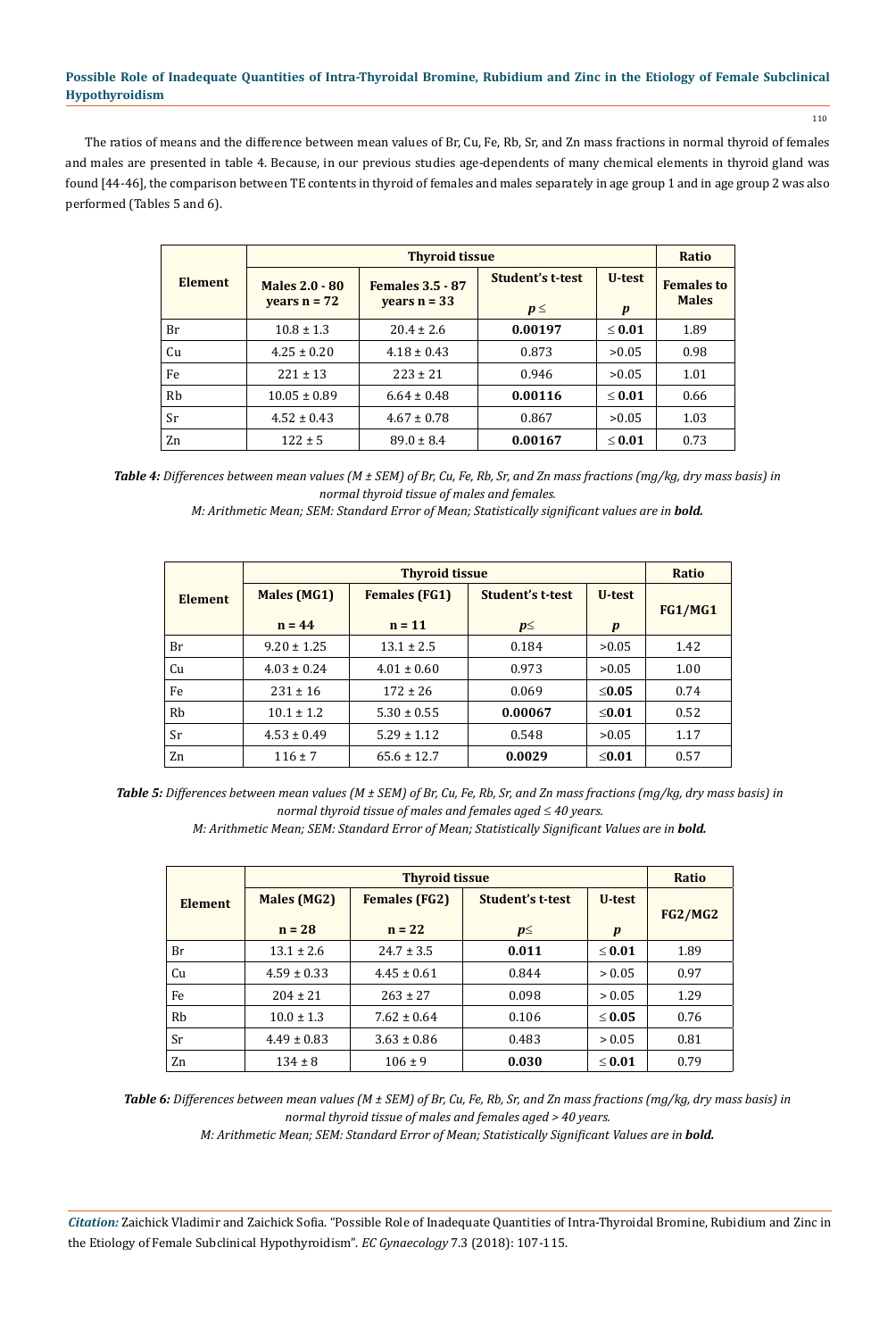The data of inter-correlation calculations (values of r – coefficient of correlation) including all TE identified by us in thyroid of females and males separately are presented in table 7.

| Gender | Element | <b>Br</b>            | <b>Cu</b>            | Fe                    | Rb                   | <b>Sr</b>             | Zn                 |
|--------|---------|----------------------|----------------------|-----------------------|----------------------|-----------------------|--------------------|
| Male   | Br      | 1.00                 | $0.285^{a}$          | 0.150                 | 0.299a               | $0.302$ <sup>a</sup>  | 0.408 <sup>b</sup> |
|        | Cu      | $0.285$ <sup>a</sup> | 1.00                 | 0.413 <sup>b</sup>    | $0.273$ <sup>a</sup> | $-0.147$              | 0.218              |
|        | Fe      | 0.150                | 0.413 <sup>b</sup>   | 1.00                  | 0.197                | 0.072                 | 0.133              |
|        | Rb      | 0.299a               | $0.273$ <sup>a</sup> | 0.197                 | 1.00                 | 0.112                 | 0.098              |
|        | Sr      | $0.302$ <sup>a</sup> | $-0.147$             | 0.072                 | 0.112                | 1.00                  | 0.174              |
|        | Zn      | 0.408 <sup>b</sup>   | 0.218                | 0.133                 | 0.098                | 0.174                 | 1.00               |
| Female | Br      | 1.00                 | 0.173                | 0.255                 | 0.062                | $-0.200$              | 0.023              |
|        | Cu      | 0.173                | 1.00                 | 0.048                 | 0.009                | 0.249                 | 0.024              |
|        | Fe      | 0.255                | 0.048                | 1.00                  | 0.185                | $-0.349$ <sup>a</sup> | 0.213              |
|        | Rb      | 0.062                | 0.009                | 0.185                 | 1.00                 | $-0.116$              | 0.481 <sup>b</sup> |
|        | Sr      | $-0.200$             | 0.249                | $-0.349$ <sup>a</sup> | $-0.116$             | 1.00                  | $-0.001$           |
|        | Zn      | 0.023                | 0.024                | 0.213                 | 0.481 <sup>b</sup>   | $-0.001$              | 1.00               |

*Table 7: Intercorrelations of the trace element mass fractions in the normal thyroid of males and females (r – coefficient of correlation). Statistically significant values:*  $a$   $p \le 0.05$ ,  $b$   $p \le 0.01$ .

#### **Discussion**

**Precision and accuracy of results:** Good agreement of the Br, Cu, Fe, Rb, Sr, and Zn contents analyzed by EDXRF with the certified data of CRM IAEA H-4 (Table 1) indicates an acceptable accuracy of the results obtained in the study of TE of the thyroid samples presented in tables 2-7.

The mean values and all selected statistical parameters were calculated for six TE (Br, Cu, Fe, Rb, Sr, and Zn) mass fractions (Table 2). The mass fraction of Br, Cu, Fe, Rb, Sr, and Zn were measured in all, or a major portion of females and males thyroid samples.

**Comparison with published data:** Values obtained for Br, Cu, Fe, Rb, Sr, and Zn contents in the normal human thyroid (Table 3) agree well with median of mean values reported by other researches [26-31]. Data cited in Table 3 also includes samples obtained from patients who died from different non-endocrine diseases. A number of values for TE mass fractions were not expressed on a dry mass basis by the authors of the cited references. However, we calculated these values using published data for water (75%) [47] and ash (4.16% on dry mass basis) [48] contents in thyroid of adults.

The range of means of Br, Cu, Fe, Rb, Sr, and Zn level reported in the literature for normal human thyroid vary widely (Table 3). This can be explained by a dependence of TE content on many factors, including the region of the thyroid, from which the sample was taken, age, gender, ethnicity, and mass of the gland. Not all these factors were strictly controlled in cited studies. Another and, in our opinion, leading cause of inter-observer variability can be attributed to the accuracy of the analytical techniques, sample preparation methods, and insufficient quality control of results in these studies.

**Gender-related differences:** Strongly pronounced differences in Br, Rb, and Zn mass fractions were observed between female and male thyroid (Table 4). The mean Br mass fraction in female thyroids was almost 2 times higher while the means of Rb and Zn mass fractions were respectively 34% and 27% lower than in male thyroids. During the first 40 years of life (Age group 1) the situation with TE contents in female thyroids was some different than that for older females. In Age group 1 no statistically significant difference between the Br content of female and male thyroids was found, but differences between their Rb and Zn contents were detected (Table 5). In Age group 1 of females with mean age 30.9 years the Rb and Zn thyroid contents were almost half those in thyroids of males from the same age group. Moreover, in this age group a modest but statistically significant reduced level of the Fe mass fraction in female thyroids was observed using the non-parametric Wilcoxon-Mann-Whitney U-test. For ages over 40 years (Age group 2) a statistically significant difference between the Br content in female and male thyroid was observed and differences for the Rb and Zn contents remained as for Age group 1 (Table 6). In Age group 2 a difference between the Fe content in thyroids of females and males, previously found in the Age group 1, was no longer evident.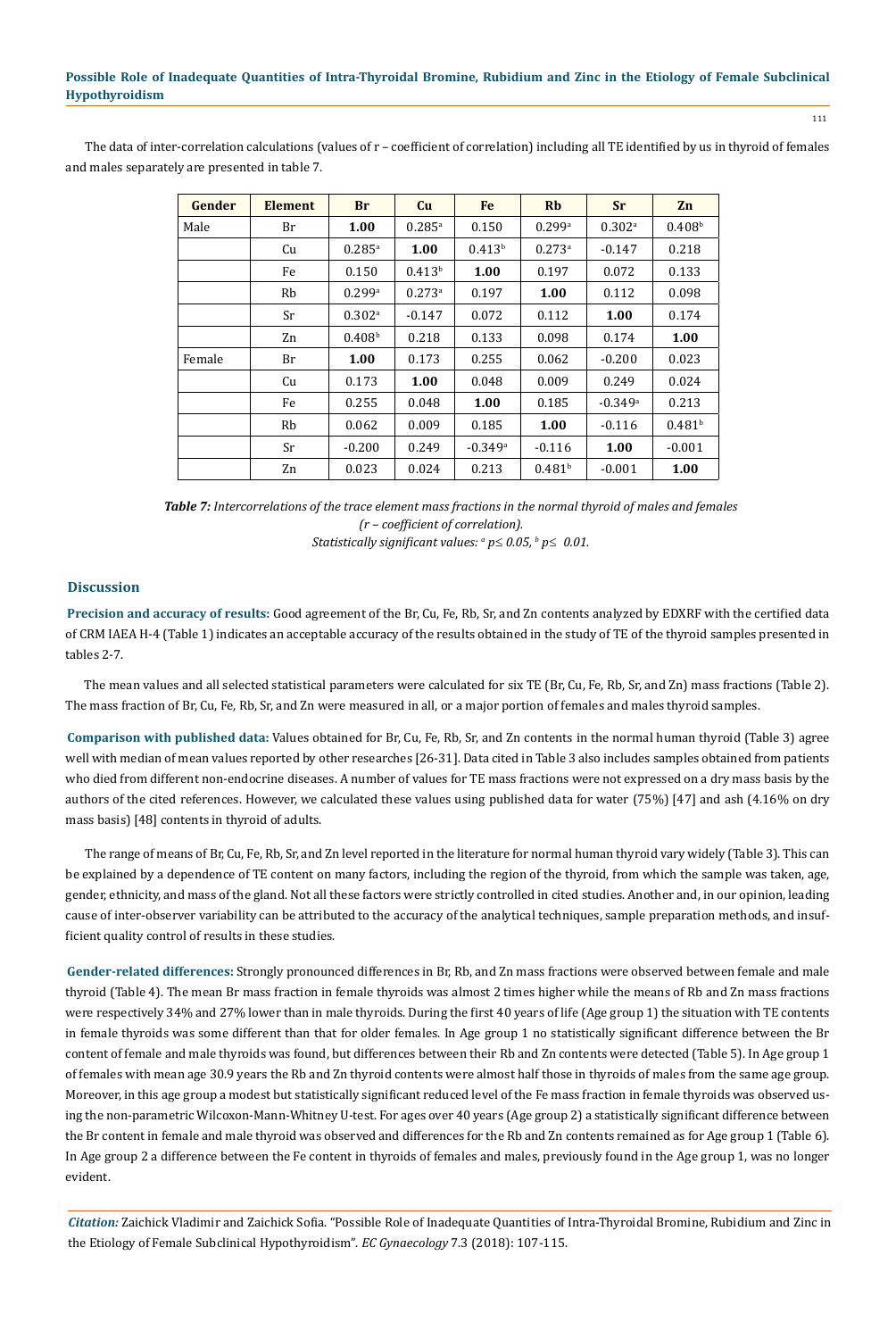A significant direct inter-correlation between Br and Cu, Br and Rb, Br and Sr, Br and Zn, Cu and Fe, and Cu and Rb mass fractions was seen in male thyroids (Table 7). In female thyroids all those correlations between TE found in male thyroids were not observed but two other different correlations were found: a direct correlation, Zn and Rb, and an inverse correlation, Fe and Sr.

Because the prevalence of SCH is 10 - 15 times greater in women than in men [4,10], we can accept that the levels and relationships of TE mass fractions in male thyroids as more suitable (perhaps optimal) for normal function of the gland. If so, we have to conclude that up to age 40 years there is a significant deficiency of Rb and Zn contents in female thyroid parenchyma, accompanied by a modest deficiency of Fe. In age over 40 significant deficiencies of Rb and Zn contents in female thyroids persist, while the Fe deficiency disappears and an excess of Br is now seen. Moreover, because inter-correlations of TE contents reflect their relationships one can deduce that relationships of TE in female thyroids are certainly less optimal that in males.

**Bromine:** Br is one of the most abundant and ubiquitous of TE in the biosphere. Inorganic bromide compounds, especially potassium bromide (KBr), sodium bromide (NaBr), and ammonium bromide (NH4Br), are frequently used as sedatives in Russia [49]. This may be the reason for elevated levels of Br in female thyroids, because females particularly if aged over 40 years use sedatives more intensively than males. Inorganic bromide exerts therapeutic as well as toxic effects. An enhanced intake of bromide could interfere with the metabolism of iodine at the whole-body level, for both elements have similar chemical properties, and are adjacent halogens. So in the thyroid gland the biological behavior of bromide is similar to that of iodide [50]. Therefore, an excessive Br level in the thyroid of elderly females might inhibit thyroid hormonal synthesis.

**Iron:** The low Fe level in the thyroid of young women compared with men can be attributed to physiological characteristics of the female body related to reproduction and pre-menopausal physiology [51].

**Rubidium:** As for Rb, there is very little information about its effects in organisms. No negative environmental effects have been reported. Rb is only slightly toxic on an acute toxicological basis and would pose an acute health hazard only when ingested in large quantities [52]. Rb has some function in immune responce [53], probably by supporting cell differentiation [54]. Both potassium (K) and Rb are in the first group of the periodic table. Rb, like K, seems to be concentrated in the intracellular space and transfered through membrane by the Na+K+-ATPase pump. Thus, the low Rb level in the thyroid of women compared with men might reflect the reduced ratio "Volume of thyroid cells/Volume of follicular colloid" in the female thyroid. Thyroid function depends in part on the total volume of active thyroid cells. From this it might be concluded that the reduced level of active cells in the thyroids of women compared to men increases risk of hypothyroidism.

**Zinc:** Zn is a most essential TE for humans. Today more than 300 proteins and over 100 DNA-binding proteins that require Zn have been classified. Zn is required for the synthesis of thyroid hormones, and deficiency of this TE can result in hypothyroidism [55,56]. Thus, a Zn deficiency in female thyroid parenchyma observed in the present study may be one of the reasons for the higher incidence of SCH in females in comparison with males.

Each of the TE is distinct in its primary mode of action. Moreover, there are several forms of synergistic action of the TE as a part of intracellular metabolism. Thus, in addition to TE content gender-related differences of relationships between them (inter-correlations) might be also involved in the etiology of SCH.

#### **Conclusion**

Our data indicate that there is a statistically significant gender-related difference between TE levels in the thyroid tissue of females and males. The Br mass fraction is higher while the Rb and Zn mass fractions are lower in female thyroids compared with those in male thyroids. Subclinical hypothyroidism is a multietiological and multifactorial complex condition. The complete understanding of the role of inadequate levels of some TE in thyroid parenchyma in the etiology of SCH requires a global vision of their different mechanisms of action, which is not yet possible with the present state of knowledge. However, from the results of our study it follows that an involvement of inadequate contents of intra-thyroidal Br, Rb and Zn in the etiology of female SCH may be assumed.

#### **Acknowledgements**

Authors are grateful to Dr. Yu. Choporov, Head of the Forensic Medicine Department of City Hospital, Obninsk, for supplying thyroid samples.

*Citation:* Zaichick Vladimir and Zaichick Sofia. "Possible Role of Inadequate Quantities of Intra-Thyroidal Bromine, Rubidium and Zinc in the Etiology of Female Subclinical Hypothyroidism". *EC Gynaecology* 7.3 (2018): 107-115.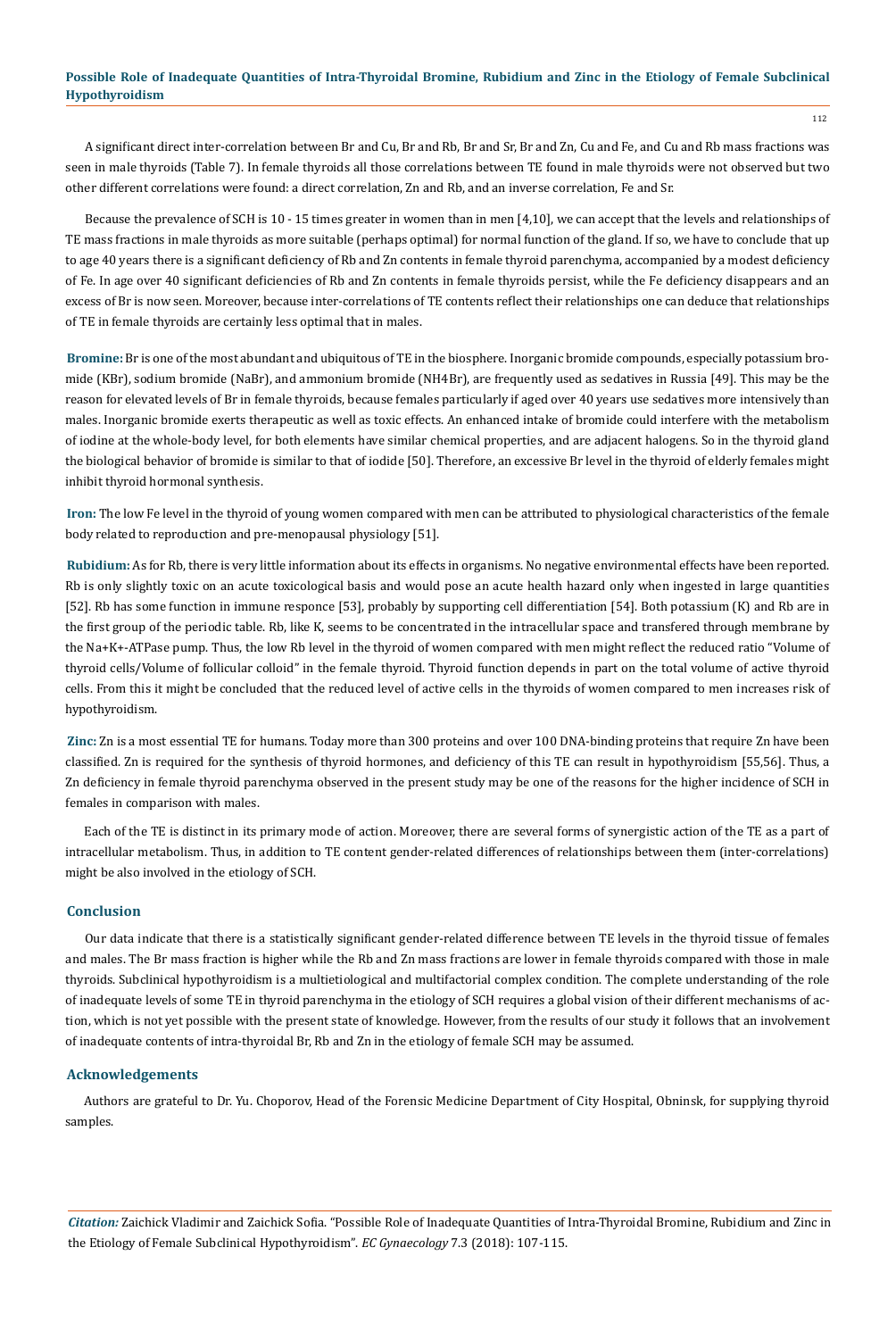113

### **Conflict of Interest**

There is no any financial interest or any conflict of interest

#### **Bibliography**

- 1. Krassas GE., *et al.* ["Thyroid function and human reproductive health".](https://www.ncbi.nlm.nih.gov/pubmed/20573783) *Endocrine Reviews* 31.5 (2010): 702-755.
- 2. Verma I., *et al*[. "Prevalence of hypothyroidism in infertile women and evaluation of response of treatment for hypothyroidism on](https://www.ncbi.nlm.nih.gov/pmc/articles/PMC3657979/) infertility". *[International Journal of Applied and Basic Medical Research](https://www.ncbi.nlm.nih.gov/pmc/articles/PMC3657979/)* 2.1 (2012): 17-19.
- 3. Bjoro T., *et al.* ["Prevalence of thyroid disease, thyroid dysfunction and thyroid peroxidase antibodies in a large, unselected population.](https://www.ncbi.nlm.nih.gov/pubmed/11078988)  [The Health Study of Nord-Trondelag \(HUNT\)".](https://www.ncbi.nlm.nih.gov/pubmed/11078988) *European Journal of Endocrinology* 143.5 (2000): 639-647.
- 4. [Vanderpump MP and Tunbridge WM. "Epidemiology and prevention of clinical and subclinical hypothyroidism".](https://www.ncbi.nlm.nih.gov/pubmed/12487765) *Thyroid* 12.10 [\(2002\): 839-847.](https://www.ncbi.nlm.nih.gov/pubmed/12487765)
- 5. [Biondi B and Cooper DS. "The clinical significance of subclinical thyroid dysfunction".](https://www.ncbi.nlm.nih.gov/pubmed/17991805) *Endocrine Reviews* 29.1 (2008): 76-131.
- 6. Rodondi N., *et al*[. "Subclinical hypothyroidism and the risk of coronary heart disease and mortality".](file:///B:/EC-pdf%27s/ECGY/ECGY-18-RA-306---00198/Prevalence%20of%20hypothyroidism%20in%20infertile%20women%20and%20evaluation%20of%20response%20of%20treatment%20for%20hypothyroidism%20on%20infertility) *Journal of the American Medical Association* [304.12 \(2010\): 1365-1374.](file:///B:/EC-pdf%27s/ECGY/ECGY-18-RA-306---00198/Prevalence%20of%20hypothyroidism%20in%20infertile%20women%20and%20evaluation%20of%20response%20of%20treatment%20for%20hypothyroidism%20on%20infertility)
- 7. Verma I., *et al.* ["Prevalence of hypothyroidism in infertile women and evaluation of response of treatment for hypothyroidism on](https://www.ncbi.nlm.nih.gov/pmc/articles/PMC3657979/) infertility". *[International Journal of Applied and Basic Medical Research](https://www.ncbi.nlm.nih.gov/pmc/articles/PMC3657979/)* 2.1 (2012): 17-19.
- 8. Asvold BO., *et al.* ["Changes in the prevalence of hypothyroidism: the HUNT Study in Norway"](https://www.ncbi.nlm.nih.gov/pubmed/23975540)*. European Journal of Endocrinology* [169.5 \(2013\): 613-620.](https://www.ncbi.nlm.nih.gov/pubmed/23975540)
- 9. Baumgartner C., *et al.* ["Thyroid function within the normal range, subclinical hypothyroidism, and the risk of atrial fibrillation".](https://www.ncbi.nlm.nih.gov/pubmed/29061566) *Circulation* [136.22 \(2017\): 2100-2116.](https://www.ncbi.nlm.nih.gov/pubmed/29061566)
- 10. Khan MA., *et al.* ["Subclinical Hypothyroidism: Frequency, clinical presentations and treatment indications".](https://www.ncbi.nlm.nih.gov/pmc/articles/PMC5648945/) *Pakistan Journal of Medical Sciences* [33.4 \(2017\): 818-822.](https://www.ncbi.nlm.nih.gov/pmc/articles/PMC5648945/)
- 11. [Battikhi MN. "Correlation between AMH and TSH in infertile women".](https://www.ecronicon.com/ecgy/pdf/ECGY-07-00182.pdf) *EC Gynaecology* 7.1 (2018): 12-15.
- 12. [Zaichick V and Choporov Yu. "Determination of the natural level of human intra-thyroid iodine by instrumental neutron activation](https://link.springer.com/article/10.1007/BF02036535) analysis". *[Journal of Radioanalytical and Nuclear Chemistry](https://link.springer.com/article/10.1007/BF02036535)* 207.1 (1996): 153-161.
- 13. [Zaichick V and Zaichick S. "Normal human intrathyroidal iodine".](https://www.sciencedirect.com/science/article/pii/S0048969797002155) *Science of the Total Environment* 206.1 (1997): 39-56.
- 14. Zaichick V. "Iodine excess and thyroid cancer*". Journal of Trace Elements in Experimental Medicine* 11.4 (1998): 508-509.
- 15. Zaichick V. "In vivo and in vitro application of energy-dispersive XRF in clinical investigations: experience and the future". *Journal of Trace Elements in Experimental Medicine* 11.4 (1998): 509-510.
- 16. Zaichick V and Iljina T. "Dietary iodine supplementation effect on the rat thyroid 131I blastomogenic action". In: Die Bedentung der Mengen- und Spurenelemente. Arbeitstangung. Friedrich-Schiller-Universität, Jena (1998): 294-306.
- 17. [Zaichick V and Zaichick S. "Energy-dispersive X-ray fluorescence of iodine in thyroid puncture biopsy specimens".](https://eurekamag.com/research/010/588/010588090.php) *Journal of Trace and [Microprobe Techniques](https://eurekamag.com/research/010/588/010588090.php)* 17.2 (1999): 219-232.
- 18. Zaichick V. "Human intrathyroidal iodine in health and non-thyroidal disease". In: New aspects of trace element research. Smith-Gordon and Nishimura London and Tokyo (1999): 114-119.
- 19. [Zaichick V. "Relevance of, and potentiality for in vivo intrathyroidal iodine determination".](https://www.ncbi.nlm.nih.gov/pubmed/10865819) *Annals of the New York Academy of Sciences* [904 \(2000\): 630-632.](https://www.ncbi.nlm.nih.gov/pubmed/10865819)
- 20. Usha Menon V., *et al.* ["High prevalence of undetected thyroid disorders in an iodine sufficient adult south Indian population".](https://www.ncbi.nlm.nih.gov/pubmed/19585813) *Journal [of the Indian Medical Association](https://www.ncbi.nlm.nih.gov/pubmed/19585813)* 107.2 (2009):72-77.
- 21. [Zimmermann MB and Boelaert K. "Iodine deficiency and thyroid disorders".](https://www.ncbi.nlm.nih.gov/pubmed/25591468) *Lancet Diabetes and Endocrinology* 3.4 (2015): 286-295.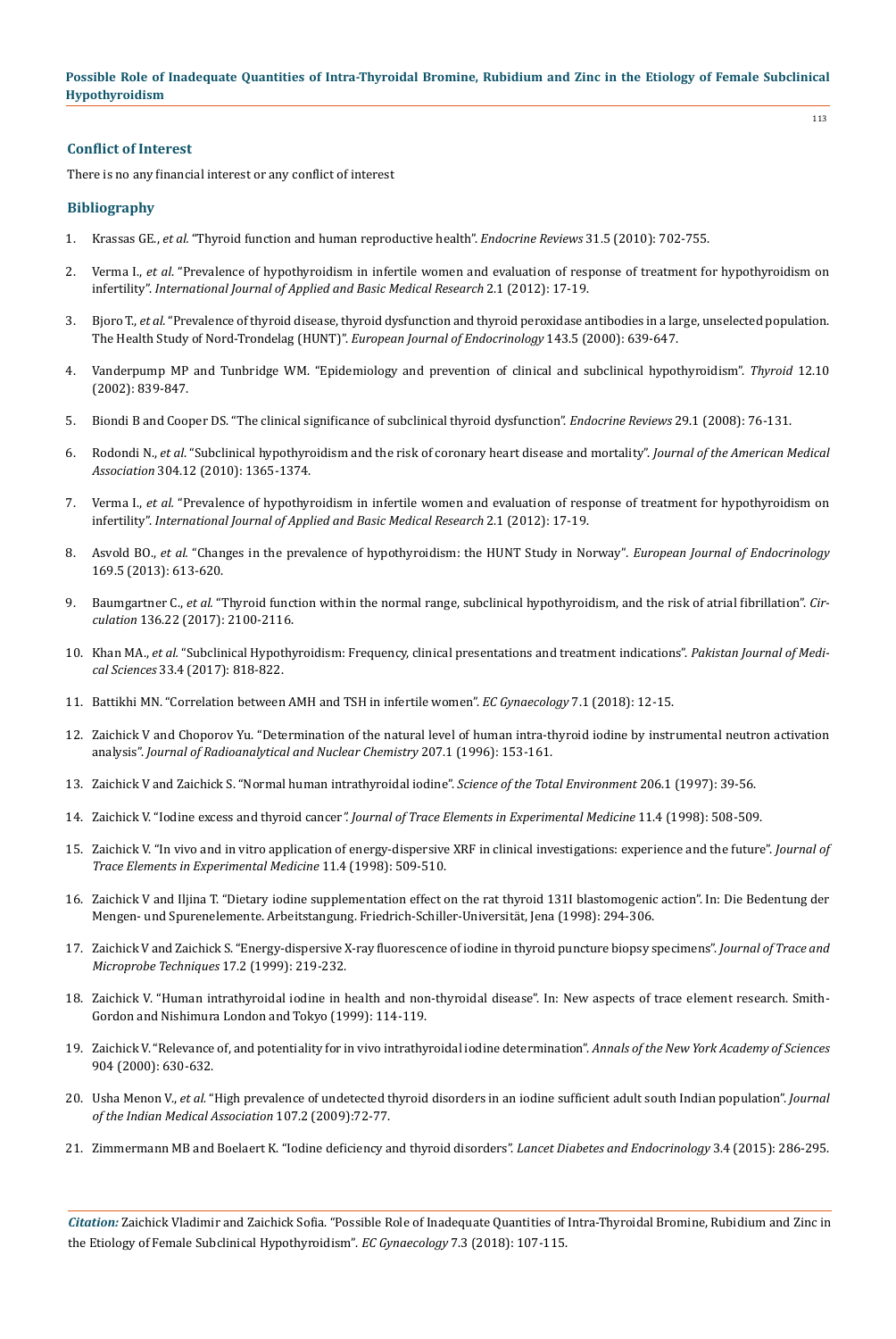- 22. Guo Y., *et al.* ["Iodine nutrition status and thyroid disorders: a cross-sectional study from the Xinjiang Autonomous Region of China".](https://www.ncbi.nlm.nih.gov/pubmed/27188916)  *[European Journal of Clinical Nutrition](https://www.ncbi.nlm.nih.gov/pubmed/27188916)* 70.11 (2016): 1332-1336.
- 23. Shan Z., *et al.* ["Iodine status and prevalence of thyroid disorders after introduction of mandatory universal salt iodization for 16 years](https://www.ncbi.nlm.nih.gov/pubmed/27370068) [in China: A Cross-Sectional Study in 10 cities".](https://www.ncbi.nlm.nih.gov/pubmed/27370068) *Thyroid* 26.8 (2016):1125-1130.
- 24. Zaichick V. *et al.* ["Trace elements and thyroid cancer".](https://www.ncbi.nlm.nih.gov/pubmed/7741233) *Analyst* 120.3 (1995): 817-821.
- 25. Zaichick V. "Medical elementology as a new scientific discipline". *[Journal of Radioanalytical and Nuclear Chemistry](https://link.springer.com/article/10.1007/s10967-006-0383-3)* 269.2 (2006): 303- [309.](https://link.springer.com/article/10.1007/s10967-006-0383-3)
- 26. Zhu H., *et al.* ["Element contents in organs and tissues of Chinese adult men".](https://www.ncbi.nlm.nih.gov/pubmed/19959952) *Health Physics* 98.1 (2010): 61-73.
- 27. Salimi J., *et al.* ["Investigation of heavy trace elements in neoplastic and non-neoplastic human thyroid tissue: A study by proton in](https://inis.iaea.org/search/search.aspx?orig_q=RN:35074722)duced X-ray emissions". *[Iranian Journal of Radiation Research](https://inis.iaea.org/search/search.aspx?orig_q=RN:35074722)* 1.4 (2004): 211-216.
- 28. Ataulchanov IA. "Age-related changes of manganese, cobalt, coper, zinc, and iron contents in the endocrine glands of females". *Problemy Endocrinologii* 15.2 (1969): 98-102.
- 29. Reddy SB., *et al.* ["Trace elemental analysis of adenoma and carcinoma thyroid by PIXE method".](https://www.sciencedirect.com/science/article/pii/S0168583X02012922) *Nuclear Instruments and Methods in [Physics Research Section B](https://www.sciencedirect.com/science/article/pii/S0168583X02012922)* 3.4 (2002): 333-339.
- 30. Boulyga SF., *et al.* ["Determination of microelements in thyroids of the inhabitants of Belarus by neutron activation analysis using the](https://link.springer.com/article/10.1007/BF02034238)  k0-method". *[Journal of Radioanalytical and Nuclear Chemistry](https://link.springer.com/article/10.1007/BF02034238)* 222.1-2 (1997): 11-14.
- 31. [Tipton IH and Cook MJ. "Trace elements in human tissue. Part II. Adult subjects from the United States".](https://journals.lww.com/health-physics/Abstract/1963/02000/Trace_Elements_in_Human_Tissue_Part_II__Adult.2.aspx) *Health Physics* 9.2 (1963): [103-145.](https://journals.lww.com/health-physics/Abstract/1963/02000/Trace_Elements_in_Human_Tissue_Part_II__Adult.2.aspx)
- 32. [Zaichick V. "Sampling, sample storage and preparation of biomaterials for INAA in clinical medicine, occupational and environmental](https://inis.iaea.org/search/search.aspx?orig_q=RN:29019688)  [health". In: Harmonization of Health-Related Environmental Measurements Using Nuclear and Isotopic Techniques. IAEA, Vienna](https://inis.iaea.org/search/search.aspx?orig_q=RN:29019688) [\(1997\): 123-133.](https://inis.iaea.org/search/search.aspx?orig_q=RN:29019688)
- 33. Zaichick V. "Losses of chemical elements in biological samples under the dry ashing process". *Trace Elements in Medicine* 5 (2004): 17-22.
- 34. [Zaichick V and Zaichick S. "INAA applied to halogen \(Br and I\) stability in long-term storage of lyophilized biological materials".](https://link.springer.com/article/10.1023/A%3A1006734114204) *Jour[nal of Radioanalytical and Nuclear Chemistry](https://link.springer.com/article/10.1023/A%3A1006734114204)* 244.2 (2000): 279-281.
- 35. [Zaichick V and Zaichick S. "Instrumental effect on the contamination of biomedical samples in the course of sampling".](https://inis.iaea.org/search/search.aspx?orig_q=RN:28056394) *Journal of Analytical Chemistry* [51.12 \(1996\): 1200-1205.](https://inis.iaea.org/search/search.aspx?orig_q=RN:28056394)
- 36. Zaichick V and Tsislyak YuV. "A simple device for bio-sample lyophilic drying*". Laboratornoe Delo* 2 (1978): 109-110.
- 37. Zaichick V and Tsislyak YuV. "A modified adsorptive and cryogenic lyophilizer for biosample concentrations". *Laboratornoe Delo* 2 (1981):100-101.
- 38. [Zaichick V and Zaichick S. "A search for losses of chemical elements during freeze-drying of biological materials".](https://link.springer.com/article/10.1007/BF02039345) *Journal of Radioana[lytical and Nuclear Chemistry](https://link.springer.com/article/10.1007/BF02039345)* 218.2 (1997): 249-253.
- 39. [Zaichick V. "Applications of synthetic reference materials in the medical Radiological Research Centre".](https://link.springer.com/article/10.1007/BF00322330) *Fresenius' Journal of Analytical Chemistry* [352.1-2 \(1995\): 219-223.](https://link.springer.com/article/10.1007/BF00322330)
- 40. [Zaichick S and Zaichick V. "Method and portable facility for energy-dispersive X-ray fluorescent analysis of zinc content in needle](http://onlinelibrary.wiley.com/doi/10.1002/xrs.1233/abstract)[biopsy specimens of prostate".](http://onlinelibrary.wiley.com/doi/10.1002/xrs.1233/abstract) *X-Ray Spectrometry* 39.2 (2010): 83-89.
- 41. [Zaichick S and Zaichick V. "The Br, Fe, Rb, Sr, and Zn contents and interrelation in intact and morphologic normal prostate tissue of](http://onlinelibrary.wiley.com/doi/10.1002/xrs.1370/abstract) [adult men investigated by energy-dispersive X-ray fluorescent analysis".](http://onlinelibrary.wiley.com/doi/10.1002/xrs.1370/abstract) *X-Ray Spectrometry* 40.6 (2011): 464-469.
- 42. [Zaichick V and Zaichick S. "Relations of bromine, iron, rubidium, strontium, and zinc content to morphometric parameters in pediat](https://www.ncbi.nlm.nih.gov/pubmed/24435825)[ric and nonhyperplastic young adult prostate glands".](https://www.ncbi.nlm.nih.gov/pubmed/24435825) *Biological Trace Element Research* 157.3 (2014): 195-204.
- 43. Zaichick V., *et al.* ["Method and portable facility for measurement of trace element concentration in prostate fluid samples using](https://link.springer.com/article/10.1007/s41365-016-0133-3) [radionuclide-induced energy-dispersive X-ray fluorescent analysis".](https://link.springer.com/article/10.1007/s41365-016-0133-3) *Nuclear Science and Techniques* 27.6 (2016): 1-8.

*Citation:* Zaichick Vladimir and Zaichick Sofia. "Possible Role of Inadequate Quantities of Intra-Thyroidal Bromine, Rubidium and Zinc in the Etiology of Female Subclinical Hypothyroidism". *EC Gynaecology* 7.3 (2018): 107-115.